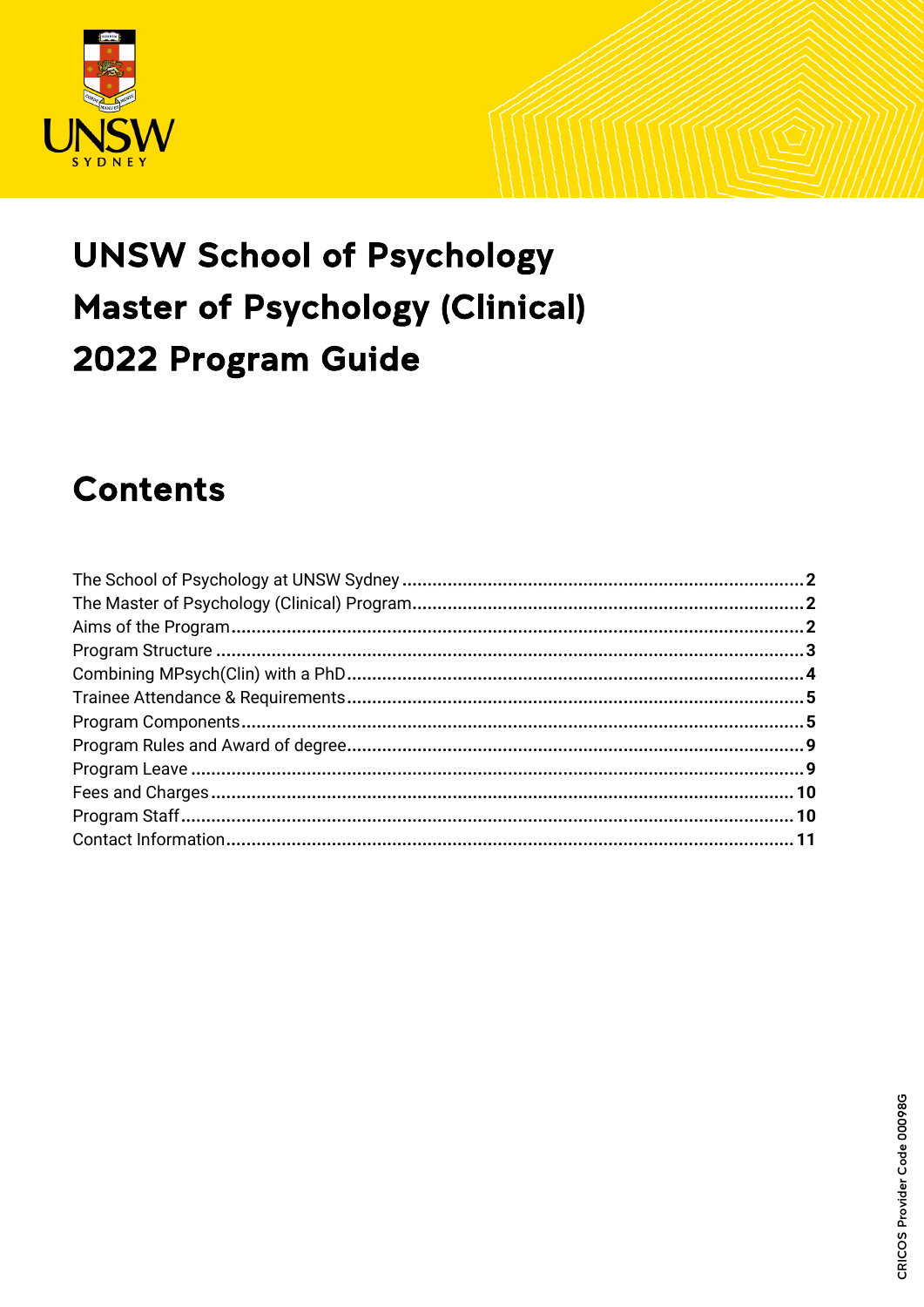# <span id="page-1-0"></span>**The School of Psychology at UNSW Sydney**

The School of Psychology is located in the Faculty of Science, UNSW Sydney. As one of the largest psychology departments in Australia, the School has excellent research and professional training facilities. It has extensive computing facilities, a psychological test library, a psychology clinic, a technical workshop and laboratories in all areas of experimental psychology. The School also has strong links with professional practitioners in the areas of clinical, neuropsychological and forensic psychology.

The School is well known for its research tradition. Many of the staff have international reputations in their respective fields and a number are Fellows of the Australian Academy of Social Sciences. Our staff attract several million dollars in external research funds per year. Staff publications receive more citations than any other psychology department in Australia and the School has one of the highest rates of PhD graduations in Psychology of any Australian university.

# <span id="page-1-1"></span>**The Master of Psychology (Clinical) Program**

The Master of Psychology (Clinical) program began in 1971. The School's theoretical orientation has primarily been one of experimental empiricism, and the clinical program adheres to the scientist-practitioner model for clinical training. The program has an emphasis on cognitive-behavioural approaches as the foundation for understanding and management of clinical problems. The program focuses on adult, adolescent and child clinical psychology, neuropsychological assessment and rehabilitation.

The program is accredited by the [Australian Psychology Accreditation Council \(APAC\)](http://www.psychologycouncil.org.au/) as the fifth and sixth years of study leading to registration as a psychologist with th[e Psychology Board of Australia \(PsyBA\).](https://www.psychologyboard.gov.au/) Graduates of the program are eligible to undertake the registrar program in the area of Clinical Psychology and upon completion of the registrar program can apply to the PsyBA for [endorsement](https://www.psychologyboard.gov.au/endorsement.aspx) as a Clinical Psychologist.

#### <span id="page-1-2"></span>**Aims of the Program**

The Master of Psychology (Clinical) program provides post-graduate training for candidates who intend to work as clinical psychologists in hospitals, community health, and other settings where they might be engaged in health promotion and the diagnosis, assessment, and treatment of people with a range of psychological difficulties including neuropsychological conditions.

The primary aim of the program is to enable trainees to develop a broad range of psychological expertise, based on academic knowledge, research abilities, and clinical skills. Emphasis is placed on the ability to adapt these core skills to a wide range of settings and different client groups.

Throughout the program, the trainee will be assisted to develop skills in the processes of clinical assessment, formulation, intervention, evaluation and reporting. Field placements and internal placements in the **UNSW** [Psychology Clinic](http://www.clinic.psy.unsw.edu.au/) enable trainees to gain experience in working with children, adolescents, and adults, with both acute and chronic difficulties. All trainees should graduate with some experience, either on placement or within the Clinic activities, in both individual and non-individual treatment (i.e., with groups, couples, or families).

The program aims to encourage the development of a scholarly and critical approach to the scientific foundations of Clinical Psychology. Trainees are encouraged to make explicit links between practical experience and the scientific and theoretical background to their work. Equally critical is the development of an ethical approach to clinical work, so that, for example, the trainee can recognise the limits to their own competence and the range of applicability of the models and methods they are using.

Training in research and evaluation methods also plays a central role in the program. The research thesis component in the program focuses on the development of the trainee's area(s) of specialisation and interest. Its inclusion enables trainees to carry out intensive study of one particular clinical area.

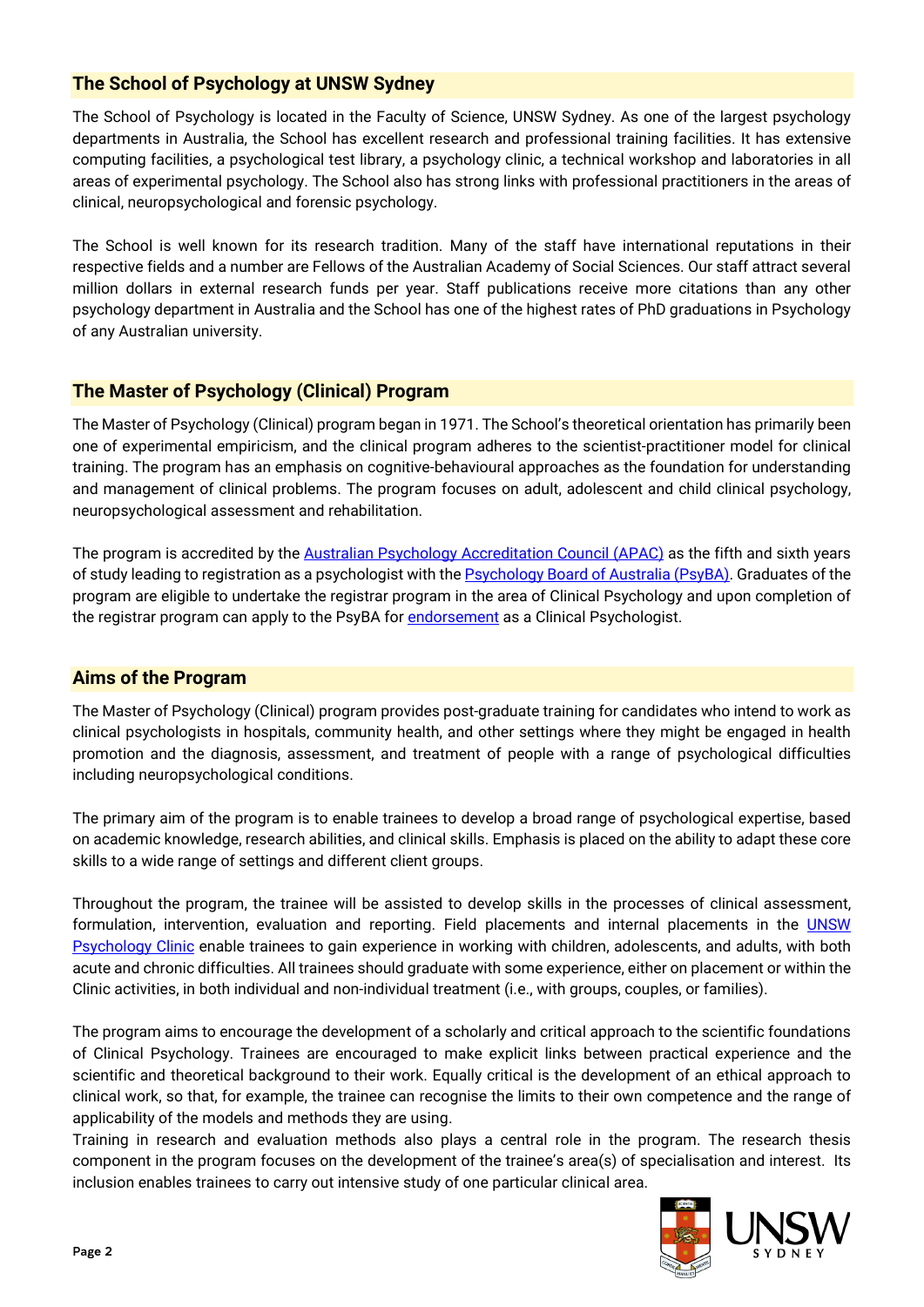# <span id="page-2-0"></span>**Program Structure**

The University year is divided into [3 standard terms.](https://student.unsw.edu.au/calendar) There is an optional summer term, however no postgraduate courses are scheduled in this term. Certain courses in the program do run outside the standard term dates. Further, practical work (e.g., field placements and Clinic work) continues throughout the year including during term breaks. Trainees are expected to participate in all components of the program.

The program has been designed to be taken as a two-year full-time program although part-time progression plans can be developed in careful consultation with the Program Director.

Please note that this program of study is very intense. Professional practice activities, in particular, are time consuming and not limited to particular hours detailed on the timetable. It is NOT possible to complete the program part-time while working full-time.

The table following shows the structure of the program as it applies to full-time trainees. The progression plan for part-time trainees will need to be discussed and finalised with the Program Director. Classes are usually scheduled on Mondays and Tuesdays. The timetable is usually made available a few weeks prior to the commencement of a new term. Only a limited amount of timetable information will be available [online](http://timetable.unsw.edu.au/current/PSYCKENS.html#PGRD) or via your [Class Schedule](https://student.unsw.edu.au/timetable) on myUNSW.

Once a term gets underway, the timetable will be published/updated on the School's Master of Psychology (Clinical) [webpage](https://www.psy.unsw.edu.au/postgraduate-coursework/master-psychology-clinical) (see the right-hand side menu) and all postgraduate [Moodle](https://moodle.telt.unsw.edu.au/) pages.

| <b>Standalone Program Structure</b> |                                                | Units        | Approximate Hours per Week |                |        |
|-------------------------------------|------------------------------------------------|--------------|----------------------------|----------------|--------|
|                                     |                                                | of<br>Credit | Term 1                     | Term 2         | Term 3 |
| Stage 1                             |                                                |              |                            |                |        |
| <b>PSYC7212</b>                     | Adult and Child Clinical Psychology 1          | 6            | 3 (from O week)            |                |        |
| <b>PSYC7001</b>                     | <b>Psychological Assessment</b>                | 6            | 3                          |                |        |
| <b>PSYC7204</b>                     | Adult and Child Clinical Psychology 2          | 6            |                            | 3              |        |
| <b>PSYC7221</b>                     | <b>Experimental Clinical Psychology</b>        | 6            |                            | 4 & Workshops  |        |
| <b>PSYC7210</b>                     | <b>Clinical Neuropsychology</b>                | 6            |                            |                | 3      |
| <b>PSYC7223</b>                     | Professional and Ethical Practice (Clinical) 1 | 6            | Varied                     |                |        |
| <b>PSYC7224</b>                     | Professional and Ethical Practice (Clinical) 2 | 6            |                            | Varied         |        |
| <b>PSYC7233</b>                     | Professional and Ethical Practice (Clinical) 3 | 6            |                            |                | Varied |
| Stage 2                             |                                                |              |                            |                |        |
| <b>PSYC7220</b>                     | Psychology of Health and Illness               | 6            |                            | $\overline{2}$ |        |
| <b>PSYC7222</b>                     | Advanced Topics in Clinical Psychology         | 6            | Workshop Block             |                |        |
| <b>PSYC7234</b>                     | Professional and Ethical Practice (Clinical) 4 | 6            | Varied                     |                |        |
| <b>PSYC7235</b>                     | Professional and Ethical Practice (Clinical) 5 | 6            |                            | Varied         |        |
| <b>PSYC7236</b>                     | Professional and Ethical Practice (Clinical) 6 | 6            |                            |                | Varied |
| <b>PSYC7230</b>                     | Research Thesis (Clinical) 1                   | 6            | Varied                     |                |        |
| <b>PSYC7231</b>                     | Research Thesis (Clinical) 2                   | 6            |                            | Varied         |        |
| <b>PSYC7232</b>                     | Research Thesis (Clinical) 2                   | 6            |                            |                | Varied |

NB: The program structure has significantly changed since 2021 so the above structure might not apply to trainees who have started their program prior to 2021. For further clarification, please contact the Program Director.

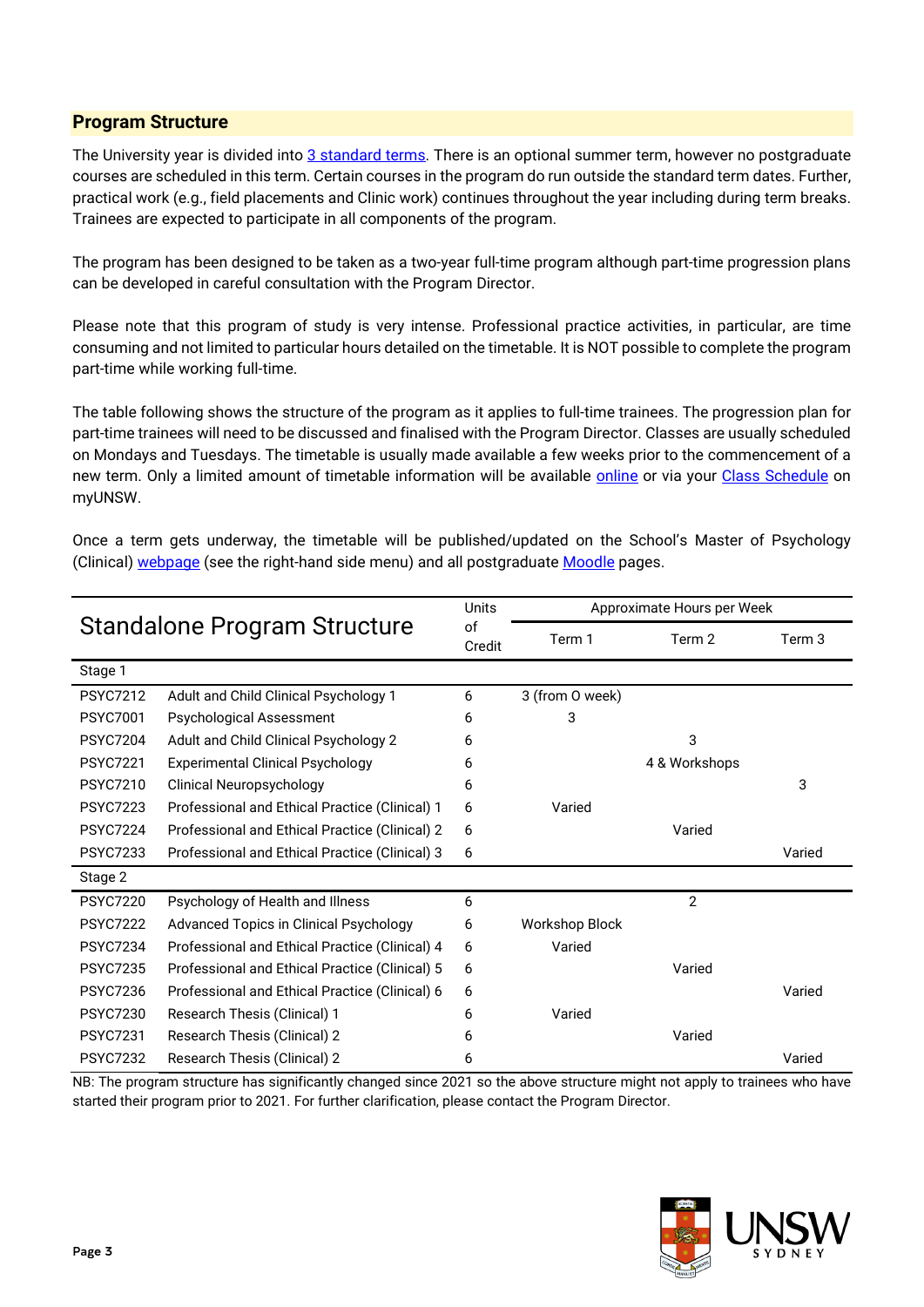# <span id="page-3-0"></span>**Combining MPsych(Clin) with a PhD**

A combined Doctor of Philosophy/Master of Psychology (Clinical) degree program is available over four full-time years. This program consists of a research project (PhD) on a clinical topic in addition to the coursework and professional practice components (13 courses) in the Master of Psychology (Clinical) degree. Trainees work on their research project across the four years and concurrently take Masters courses in each year. This program is restricted to those trainees who have completed an Honours Class 1 degree in Psychology, and is subject to the availability of adequate supervision and research infrastructure. Full details can be found on the School of Psychology [website.](https://www.psy.unsw.edu.au/future-students/postgraduate-research/programs)

The table following shows the typical structure of the program as it applies to full-time combined trainees. It is standard practice for combined trainees to complete the clinical courses in the first year before going on to start their professional practicum training from the second year onwards. Of note is that Professional and Ethical Practice 4 is carried over between Terms 1 and 2 of the third year. The actual progression plan for each combined trainee will need to be discussed and finalised with the Program Director and the Combined Program Coordinator at the start of the program.

| <b>Combined Program Structure</b> |                                                | Approximate Hours per Week |                |        |  |
|-----------------------------------|------------------------------------------------|----------------------------|----------------|--------|--|
|                                   |                                                | Term 1                     | Term 2         | Term 3 |  |
| Stage 1                           |                                                |                            |                |        |  |
| <b>PSYC7212</b>                   | Adult and Child Clinical Psychology 1          | 3 (from O week)            |                |        |  |
| <b>PSYC7001</b>                   | <b>Psychological Assessment</b>                | 3                          |                |        |  |
| <b>PSYC7204</b>                   | Adult and Child Clinical Psychology 2          |                            | 3              |        |  |
| <b>PSYC7221</b>                   | <b>Experimental Clinical Psychology</b>        |                            | 4 & Workshops  |        |  |
| <b>PSYC7210</b>                   | <b>Clinical Neuropsychology</b>                |                            |                | 3      |  |
| Stage 2                           |                                                |                            |                |        |  |
| <b>PSYC7223</b>                   | Professional and Ethical Practice (Clinical) 1 | Varied                     |                |        |  |
| <b>PSYC7224</b>                   | Professional and Ethical Practice (Clinical) 2 |                            | Varied         |        |  |
| <b>PSYC7233</b>                   | Professional and Ethical Practice (Clinical) 3 |                            |                | Varied |  |
| <b>PSYC7220</b>                   | Psychology of Health and Illness               |                            | $\overline{2}$ |        |  |
| <b>PSYC7222</b>                   | Advanced Topics in Clinical Psychology         | <b>Workshop Block</b>      |                |        |  |
| Stage 3                           |                                                |                            |                |        |  |
| <b>PSYC7234</b>                   | Professional and Ethical Practice (Clinical) 4 | Varied (across             |                |        |  |
|                                   |                                                | Terms 1 & 2)               |                |        |  |
| <b>PSYC7235</b>                   | Professional and Ethical Practice (Clinical) 4 |                            | Varied (across |        |  |
|                                   |                                                |                            | Terms 1 & 2)   |        |  |
| <b>PSYC7236</b>                   | Professional and Ethical Practice (Clinical) 5 |                            |                | Varied |  |
| Stage 4                           |                                                |                            |                |        |  |
| <b>PSYC7236</b>                   | Professional and Ethical Practice (Clinical) 5 | Varied                     |                |        |  |

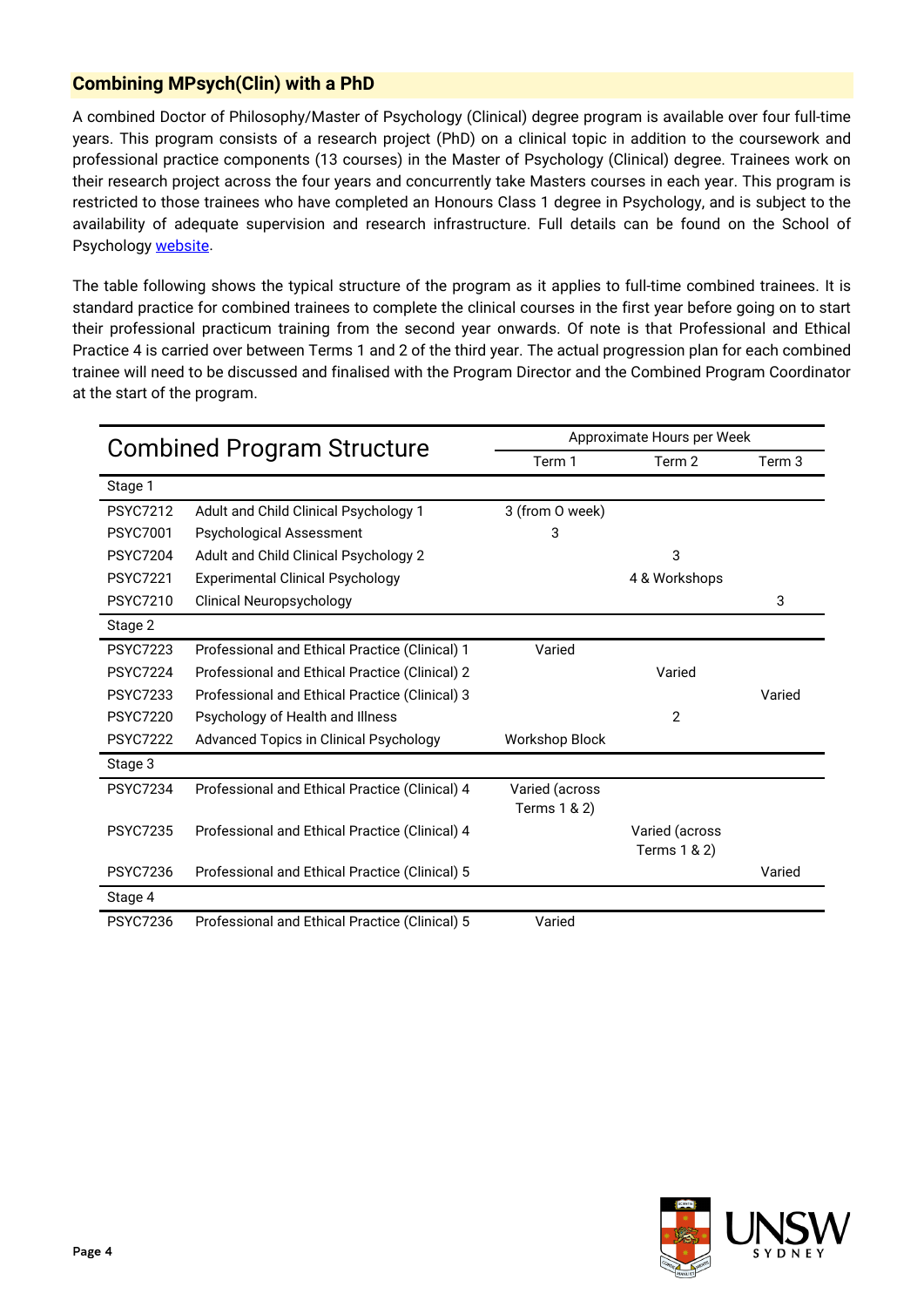# <span id="page-4-0"></span>**Trainee Attendance & Requirements**

It should be emphasised that this is not an external or distant learning program. Trainees enrolled in the program are expected to attend all formal lectures, seminars, and meetings. Absences from program coursework will need to be explained to the staff member involved and, if appropriate, leave requested from the Program, Clinic Director or Placement Coordinator. Trainees are also encouraged to participate in the general academic and social life of the School, by attending School meetings, seminars and social gatherings.

Before the commencement of training, trainees must be registered as **Provisional Psychologists** with the Australian Health Practitioner Regulation Agency (AHPRA). Trainees must maintain their registration **for the duration of their candidature, irrespective of when they are on placement (Combined PhD/MPsych trainees must maintain registration for the duration of the combined degree)**.

Trainees will also need to have read and be ready to comply with the [Code of Ethics](https://www.psychologyboard.gov.au/Standards-and-Guidelines/Code-of-conduct.aspx) endorsed by the Psychology Board of Australia. As part of the program, trainees will also be required to complete a set of compliance checks (e.g.[, Working with Children Check,](https://www.kidsguardian.nsw.gov.au/child-safe-organisations/working-with-children-check) [Australia National Police Check\)](https://www.acic.gov.au/our-services/national-police-checking-service) and vaccination [requirements](https://www.heti.nsw.gov.au/Placements-Scholarships-Grants/clinical-placements/student-compliance) in line with NSW Health requirements for students undertaking placements in a NSW Health facility.

There will be costs associated with AHPRA registration, compliance checks and vaccination requirements which trainees will need to cover.

# <span id="page-4-1"></span>**Program Components**

The program consists of three components, all of which are compulsory, totalling 96 units of credit: Coursework, Professional Practice and a Research Thesis.

#### **I. Course Work (42 units of credit)**

This component consists of weekly lectures and seminars with associated assessments (reports/essays, presentations, class tests and final examinations).

#### *PSYC7212 Adult and Child Clinical Psychology 1*

This course takes a scientist-practitioner approach, linking conceptual models of the aetiology and maintenance of mental health issues with empirically-supported clinical interventions for both adults and children. A strong emphasis will be placed on links between experimental psychology and clinical practice.

#### *[PSYC7204 Adult](http://www.handbook.unsw.edu.au/postgraduate/courses/current/PSYC7204.html) and Child Clinical Psychology 2*

This course is an extension of PSYC7212 and provides further theoretical knowledge and practical skills in areas of child and adult clinical psychology. The focus is on aetiology, assessment, diagnosis, case conceptualisation, and empirically supported treatment of mental health issues in children and adults. These problems will be considered within the individual's relevant social context (including family, school, and peers as relevant). The course covers best practice guidelines and is guided by a scientist-practitioner approach.

#### *PSYC7001 Psychological Assessment*

This course is designed to equip trainees with basic skills in psychological assessment and report writing. The course focuses upon the assessment of intelligence in adults and children. Trainees will be taught the theoretical and empirical underpinnings of intelligence testing using the Wechsler scales and will develop competency in the administration, scoring and interpretation of these. This course also provides trainees with basic knowledge and skills in the administration and interpretation of the Wechsler Memory Scales and other tests commonly used in neuropsychological assessment. Finally this course emphasises the importance of accurately detecting changes in client functioning, including the estimation of premorbid intelligence, the detection of improvement over time that may indicate treatment efficacy or spontaneous recovery and changes that implicate deterioration of function.

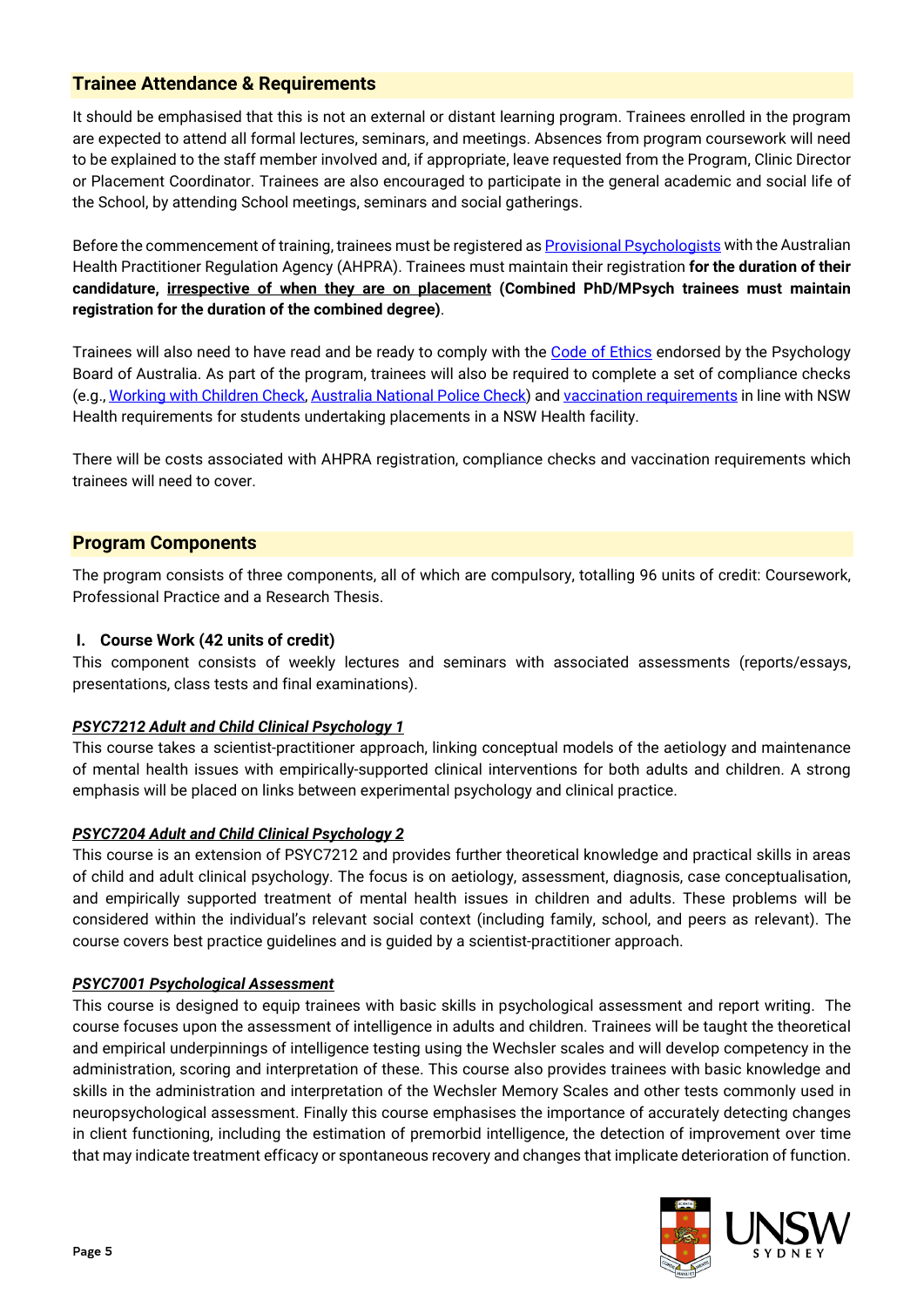#### *PSYC7221 Experimental Clinical Psychology*

A continuation of the problem-oriented approach commenced in PSYC7212, this course examines the theoretical basis of models of psychopathology, assessment and intervention, and related professional issues. This course covers a range of topics which include psychopharmacology and evidence-based practice.

# *[PSYC7210 Clinical Neuropsychology](http://www.handbook.unsw.edu.au/postgraduate/courses/current/PSYC7210.html)*

This course introduces trainees to the principles of neuropsychology. The course commences with an overview of the neuroanatomy of the brain, followed by discussion of major areas of cognitive function that can be disrupted by focal brain lesions. Some common neurological disorders will then be described including characteristic presentations on cognitive testing. The course will finish with a focus on rehabilitation of brain injury and evidencebased practice for interventions to address neuropsychological disorders.

# *[PSYC7220 Psychology of Health and Illness](http://www.handbook.unsw.edu.au/postgraduate/courses/current/PSYC7220.html)*

This course covers the applications of psychological principles, derived from human and animal research, to human health and rehabilitation including health promotion, risk factor reduction, psychological assessment, management and remediation of medical and neurological disorders, with a special focus on chronic illnesses.

# *[PSYC7222 Advanced Topics in](http://www.handbook.unsw.edu.au/postgraduate/courses/current/PSYC7222.html) Clinical Psychology*

This course is comprised of a workshop series in which trainees are encouraged to take a strong scientistpractitioner approach, linking conceptual models of the aetiology and maintenance of clinical disorders with empirically-supported clinical interventions. An emphasis is placed on the links between experimental psychology and clinical practice. In this course trainees learn about the clinical skills and procedures that they need to diagnose, assess and deliver cognitive-behavioural treatments for each of the complex psychological conditions covered.

# **II. Professional Practice (36 units of credit)**

In this part of the training, trainees complete a minimum of 1,000 practicum hours under supervision within the UNSW Psychology Clinic and in at least two other field placement settings. The information below provides an overview of the professional practice component of the program and for additional information please see the *Professional Practice Guidelines* and *Psychology Clinic Handbook* documents.

Trainees complete professional practice via six separate one-term courses which are all UNSW approved WIL (Work Integrated Learning) courses:

- *PSYC7223 Professional and Ethical Practice (Clinical) 1*
- *PSYC7224 Professional and Ethical Practice (Clinical) 2*
- *PSYC7233 Professional and Ethical Practice (Clinical) 3*
- *PSYC7234 Professional and Ethical Practice (Clinical) 4*
- *PSYC7235 Professional and Ethical Practice (Clinical) 5*
- *PSYC7236 Professional and Ethical Practice (Clinical) 6*

Each Professional and Ethical Practice (Clinical) course is a prerequisite for the next Professional and Ethical Practice (Clinical) course.

Professional practice involves the following two components:

#### **A. Professional Practice in the UNSW Psychology Clinic**

By the end of the two-year program, trainees are required to have completed a minimum of 1,000 hours of activity related to professional practice in order to be eligible for assessment in this component. A large proportion (around half) of these hours will be devoted to clinical work within the [UNSW Psychology Clinic.](http://www.clinic.psy.unsw.edu.au/) This work will involve assessing and treating clients, under the supervision of various members of the clinical staff. Trainees will begin seeing clients in their first year of enrolment. Client work in the clinic involves seeing both adult and child clients

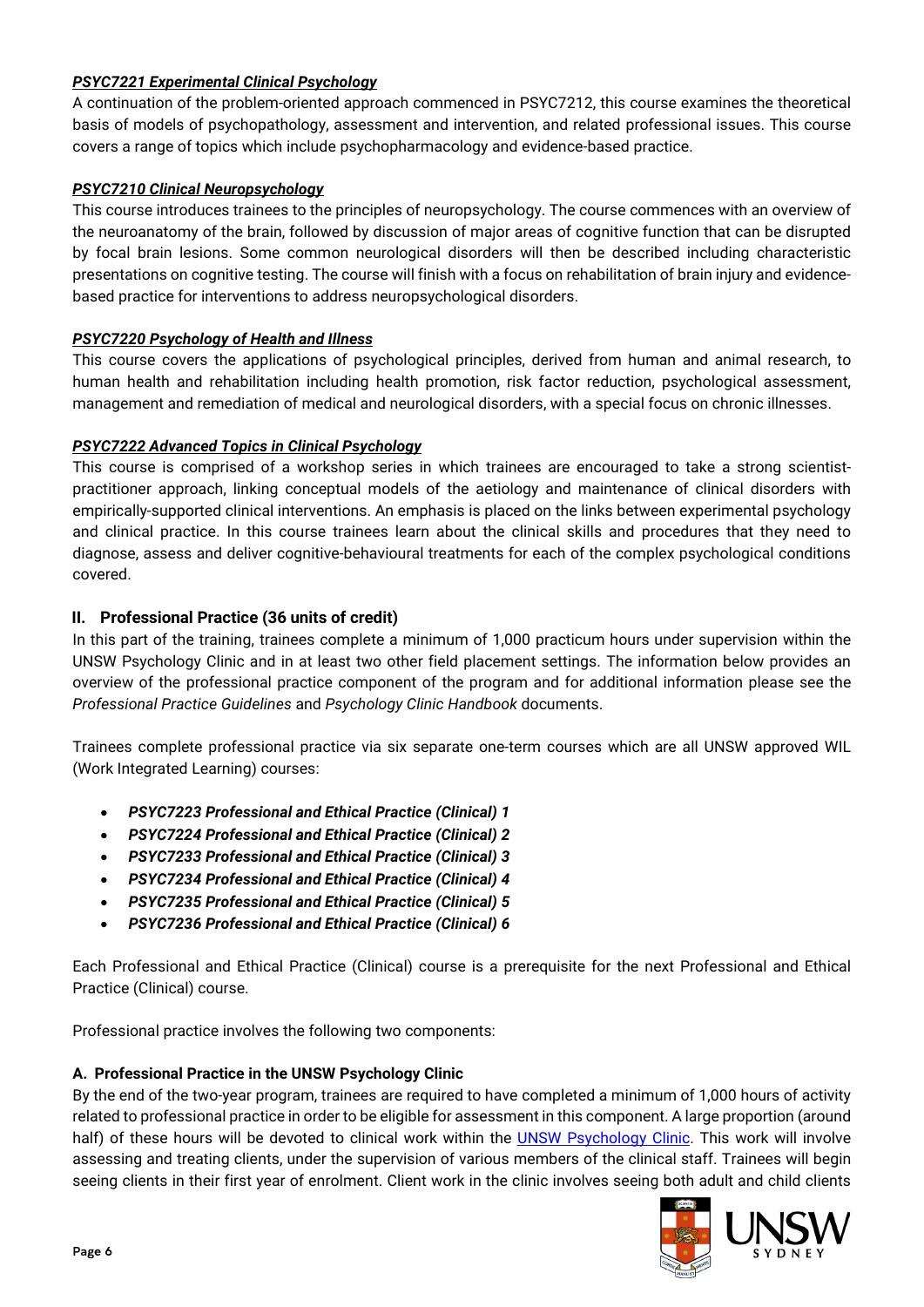for therapy and psychometric assessments. Trainees will be allocated cases to be seen individually or in partnership with another trainee. Trainees would also be expected to be involved in facilitating group programs.

While seeing clients in the Psychology Clinic, trainees are required to attend approximately 3 hours of weekly supervision sessions with their assigned Clinical Supervisors (not shown in program structure table). Supervision sessions are conducted in both individual and group formats.

Professional Practice also includes weekly professional meetings (held throughout the year including term breaks) and Skills Training Workshops. The Skills Training Workshops cover a variety of clinically-relevant topics including core assessment skills, working with children, adolescents and family systems, case formulation, cognitive therapy skills, emotional regulation strategies and working with high risk clients.

The Professional Practice component of the program is assessed in a variety of ways including audio and video session recordings, case presentations, case reports, workshop training journals and Supervisor reports.

Throughout professional practice, strong emphases will be placed on the technical skills, professionalism and ethical practices of the trainee. All trainees will be expected to demonstrate satisfactory performance across all 11 areas of professional competencies:

- i. Diagnosis and Clinical Assessment: Knowledge and Knowledge Application
- ii. Case Conceptualisation and Interventions: Knowledge and Knowledge Application
- iii. Individual and Cultural Diversity
- iv. Effective and Skilful Assessment and Intervention
- v. Psychological Testing
- vi. Relational and Communication
- vii. Reflective Practitioner
- viii. Scientist Practitioner: Attitudes and Values
- ix. Ethical Practice: Knowledge and Knowledge Application
- x. Professionalism: Organised and Disciplined Practice
- xi. Professionalism: Attitudes and Values

#### **B. Field Placements**

In order to satisfy the field professional practice requirements of the program, trainees must satisfactorily complete placements in at least two different clinical settings (external placements). Typically, these external field placements are 40 days long for each placement. Placements are usually completed by attending two days per week for a period of 20 weeks. Some variation of the typical placement program may be negotiated on a case-bycase basis (e.g., one day per week for 40 weeks) and needs to be approved by the Placement Coordinator.

Trainees usually commence their first external placement in Professional and Ethical Practice (Clinical) 4. The evaluation of the trainee's performance in each setting, completed by the supervising Clinical Psychologist, will contribute to the trainee's final grade in the Professional Practice component of the program.

A range of external field placement options is available including adult mental health, psychiatry, consult-liaison, medical psychology, developmental disability, neuropsychology, child and family, psychogeriatric, schools and general community health settings. It may be possible to negotiate alternative placements for trainees with special career interests although the availability of these placements will depend on the availability and capacity of field placement supervisors to take on trainees. In many cases, trainees will be required to undergo a selection interview with placement sites in order to secure a placement.

All trainees on placement, must be enrolled in one of the six PEP courses (PSYC7223, PSYC7224, PSYC7233, PSYC7234, PSYC7235 or PSYC7236) for the entire duration of their placement. If the professional placement

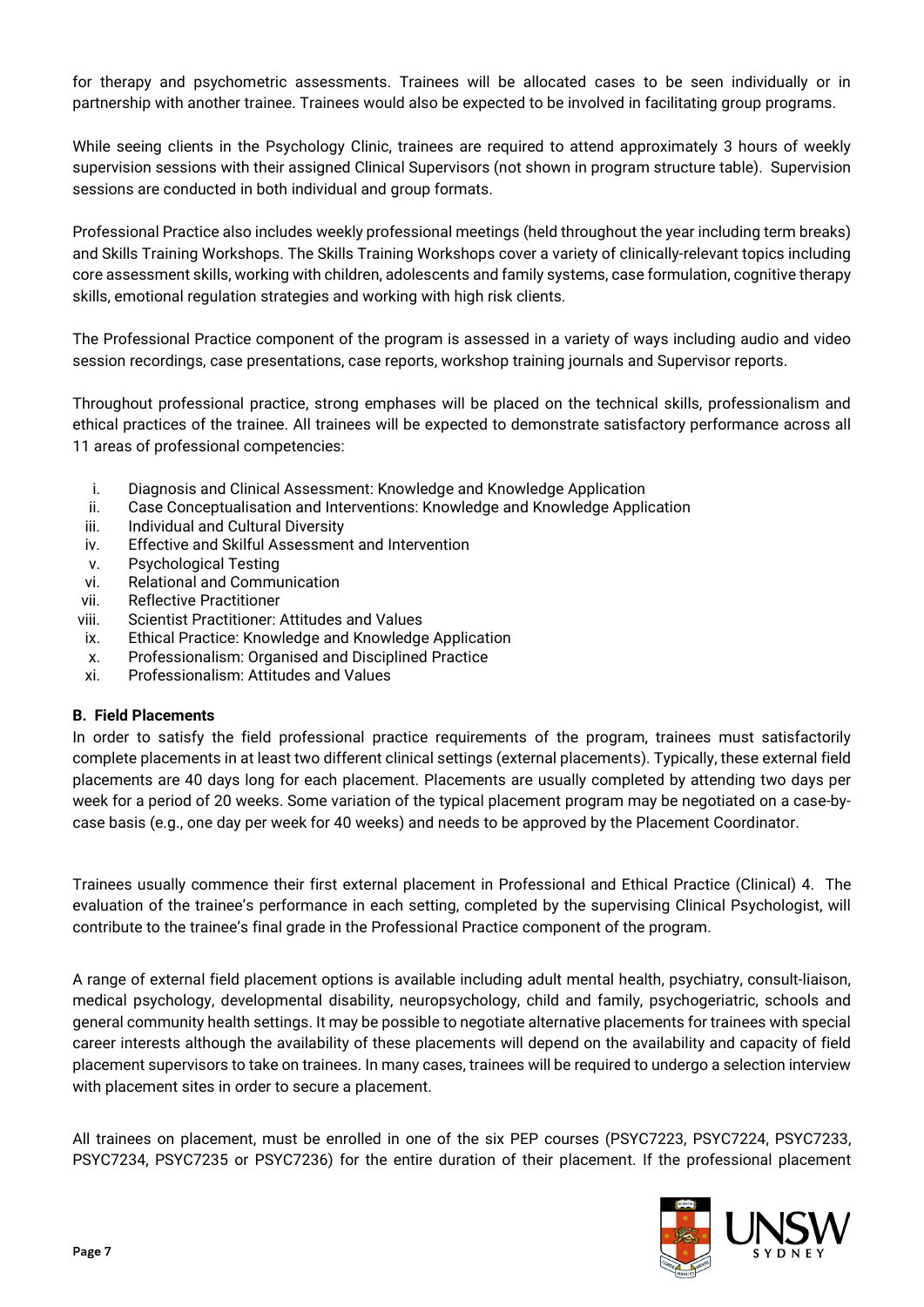associated with a PEP course is not satisfactorily completed, the trainee may be awarded an 'Unsatisfactory Fail' (UF) for the PEP course (refer to [Program rules,](#page-8-0) below).

# **III. Research Thesis (18 units of credit)**

All trainees are required to complete a clinically-relevant research thesis involving the collection of data on a topic of their choice. The thesis is to be presented as an article suitable for submission to an appropriate journal and of approximately 7,500 words.

The research thesis component aims to help the trainee develop research skills that would be relevant to their subsequent clinical work. The thesis, therefore, involves an investigation into some aspect of clinical psychology. The research project may be conducted either at the University or in a suitable clinical setting (usually in collaboration with a qualified Clinical Psychologist or other health care workers in that setting). No particular type of project is stipulated, (i.e., it could involve a controlled treatment outcome study, the development of a clinically relevant measure, or the evaluation of an existing treatment program) but the trainee must make a major contribution to the design, implementation, and evaluation of the research project. The thesis is written as a journal article suitable for submission to a specific peer-reviewed journal.

Work on the thesis can commence from the first year of the program, when trainees are assigned to a research supervisor.

Full-time stand-alone Master trainees complete their research thesis via three separate one-term courses in the second year of the program (with timing of the thesis courses varying for part-time trainees):

- *PSYC7230 Research Thesis (Clinical) 1*
- *PSYC7231 Research Thesis (Clinical) 2*
- *PSYC7232 Research Thesis (Clinical) 3*

The thesis is due around mid-October, in the second year of the program for full-time Master of Psychology (Clinical) trainees. Trainees must satisfactorily complete each Research Thesis (Clinical) course before they can progress to the next Research Thesis (Clinical) course.

Trainees enrolled in the Combined Masters/PhD program are not required to enrol in the Research Thesis (Clinical) courses as the research component of their program is subsumed under their PhD research degree.

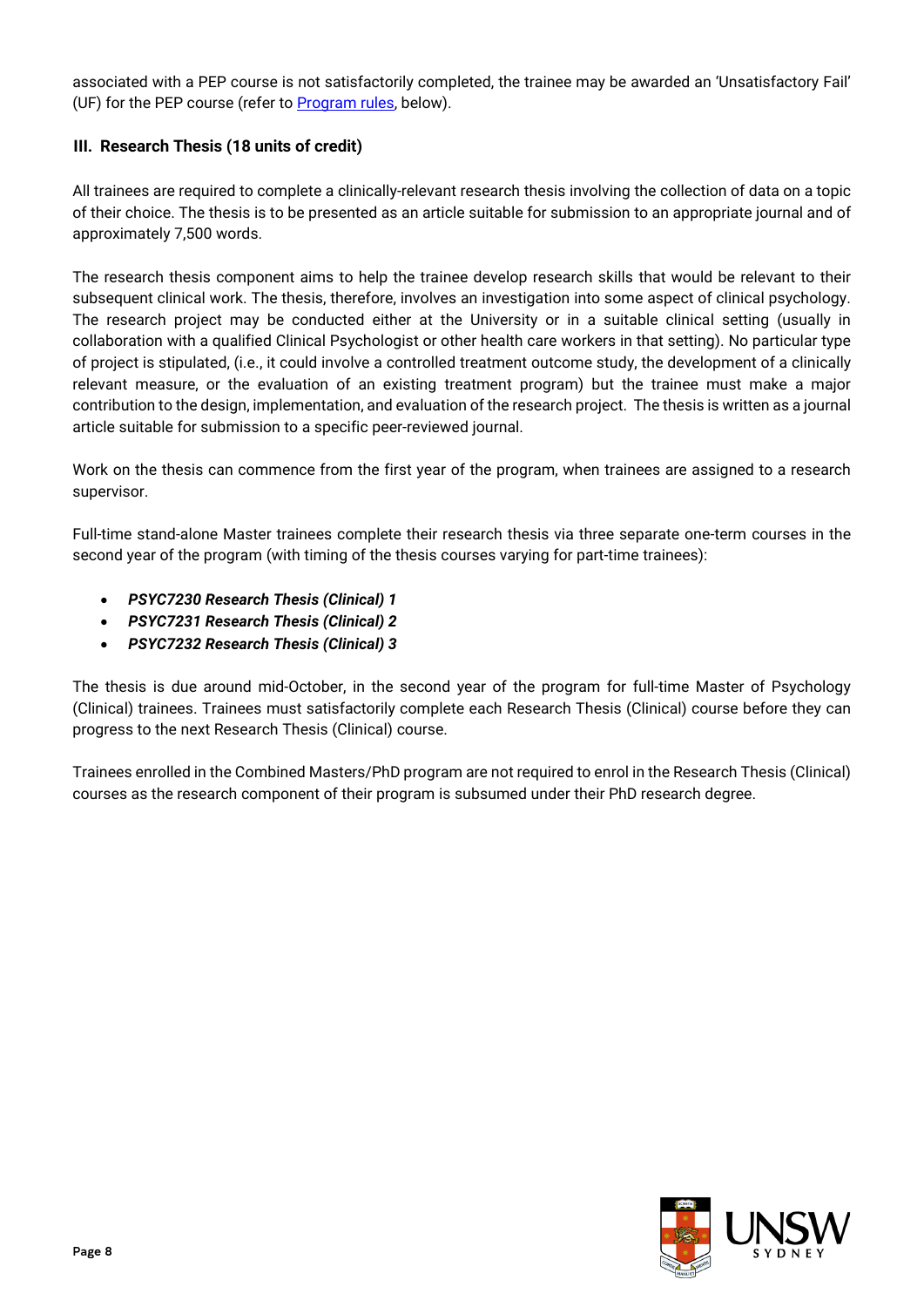# <span id="page-8-0"></span>**Program Rules and Award of degree**

For prerequisite information on each individual course, please refer to individual Course Outlines.

- 1. Trainees must satisfactorily complete PSYC7230 Research Thesis (Clinical) 1 before they can enrol in PSYC7231 Research Thesis (Clinical) 2. Trainees must complete PSYC7232 Research Thesis (Clinical) 2 before they can enrol in PSYC7232 Research Thesis (Clinical) 3.
- 2. Trainees must satisfactorily complete each Professional and Ethical Practice (Clinical) course before they can progress on to the next Professional and Ethical Practice (Clinical) course.
- 3. Each professional placement in the program is linked to a Professional and Ethical Practice (PEP) course. Until the placement has been successfully completed, a PE grade will be applied to the PEP course. If the placement is not completed to a satisfactory standard, or placement requirements have not been met (as determined by both the Placement Coordinator and Program Director), a UF grade will be applied to the PEP course. Failure to meet placement requirements and to successfully complete the placement will lead to failure of the PEP course. No hours from an unsatisfactory placement will count towards the minimum 1000 hours of supervised practicum experience required for completion of the program.
- 4. Should a trainee fail a course\*, approval to enrol in the failed course again will be at the discretion of the Program Director^ (and Placement Coordinator, in the case of PEP courses). Alternatively, the Program Director may recommend that the trainee withdraw from the program.

\*Any course required for the program, including the three Research Thesis (Clinical) courses and the six Professional and Ethical Practice courses.

^ In Australia, the psychology profession is regulated by the Health Practitioner Regulation National Law Act as overseen by the Australian Health Practitioner Regulation Agency (AHPRA). The School of Psychology is responsible for adhering to federally legislated professional and accreditation standards for training provisionally registered psychologists in full compliance with the Code of Ethics and Ethical Guidelines. Master of Psychology trainees, as provisionally registered psychologists, are expected to display the competencies, professionalism and reputable behaviours the discipline demands. In making their recommendation, the Program Director will consider these factors not simply from an academic standpoint, but as the discipline's chief authority on such professional and ethical matters within the program.

5. Should a trainee fail a course the second time, the Program Director will recommend that their place in the program be terminated. That is, a trainee may only attempt any course twice as a maximum.

Should a trainee disagree with a recommendation made by the Program Director, their avenue of appeal will be to the Head of School and/or School Board.

#### <span id="page-8-1"></span>**Program Leave**

<span id="page-8-2"></span>Program Leave may be granted subject to the [rules and procedures o](https://student.unsw.edu.au/program-leave)utlined by the university. Given the nature of a professional training program, including AHPRA registration requirements and practicum work relating to client care, it is important for trainees who wish to take program leave to discuss the plan with the Program Director in advance. A trainee who is not enrolled at the relevant census date, and has not applied for and been granted approved program leave for that term, will be discontinued from their program and must formally apply for readmission if they want to enrol in a future term.

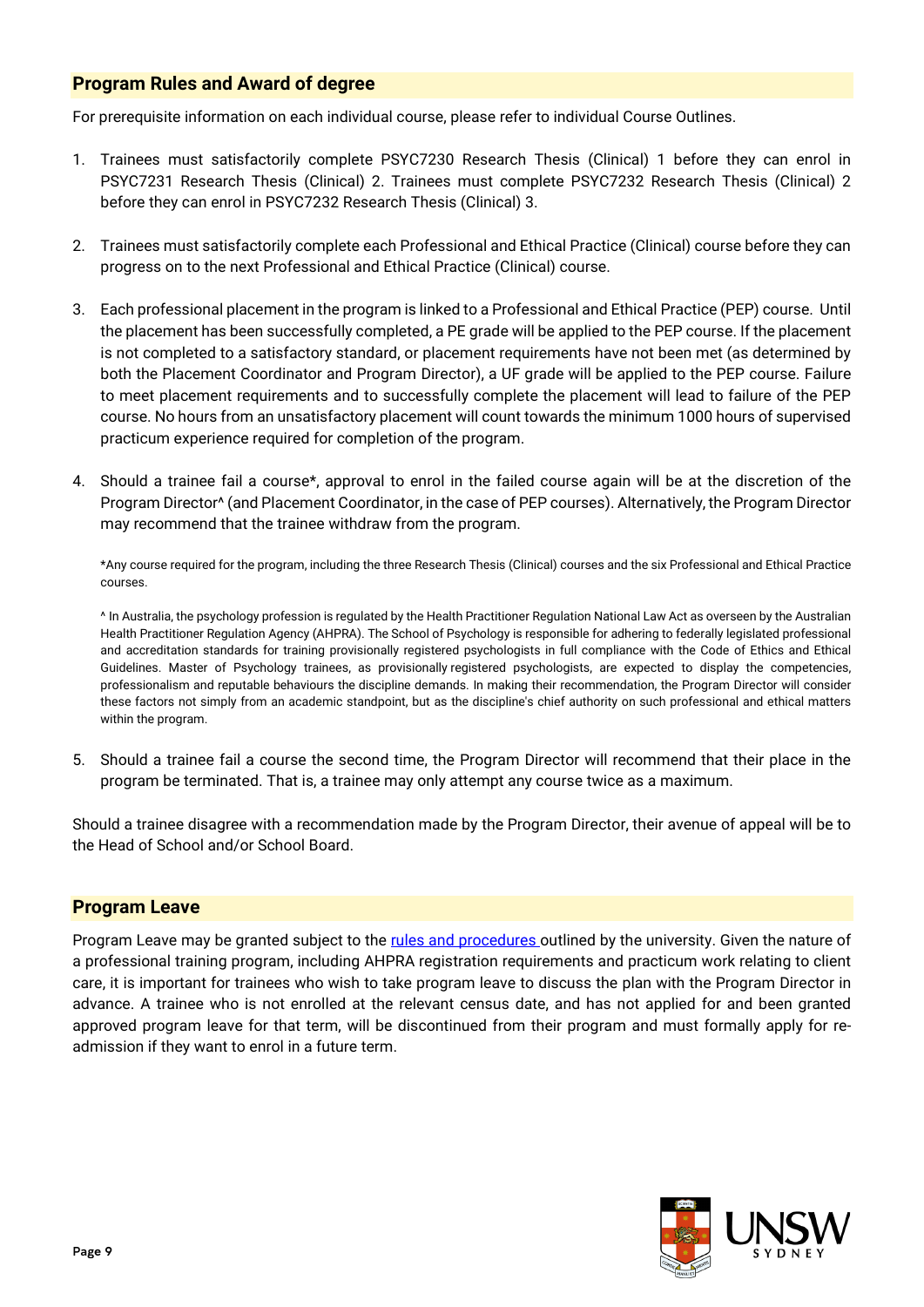# **Fees and Charges**

Commonwealth Supported Places are available to trainees in the program. A Commonwealth Supported Place is a higher education place for which the Government makes a contribution towards the cost of the student's education, and the student pays a **Student Contribution amount**. Full information on fees and charges may be found on the university [Fee webpage.](https://student.unsw.edu.au/fees)

# <span id="page-9-0"></span>**Program Staff**

#### *Program Director & Placement Coordinator*

Dr Chien Hoong Gooi, BCom UNSW, BSc (Hons) UNSW, MSc Syd, DClinPsych Syd

#### *Program Administrator*

Emmalee Taylor

#### *Combined Program Coordinator*

Professor Angela Nickerson BA(Hons) UQ, MPsych(Clin), PhD UNSW

#### *Academic Staff*

Scientia Prof Richard Bryant, BA(Hons) Syd, MClinPsych, PhD Macq Professor Skye McDonald, BSc Monash, MSc Melb, PhD Macq Professor Jessica Grisham, BA UPenn, MA, PhD Boston University Professor Eva Kimonis, MS PhD, University of New Orleans Professor Peter Lovibond, BSc, MSc(Psych), PhD UNSW Professor Lenny Vartanian, PhD, Toronto Associate Professor Bronwyn Graham, BAdvSci, MPsych(Clin), PhD UNSW Dr Georgette Fleming, BA(Psych)(Hons) USyd, MPsych (Clin), PhD UNSW

#### *UNSW Psychology Clinic Director*

Shane Vassallo, BSc(Hons) Wollongong, MPsych(Clin) UNSW

#### *UNSW Psychology Clinic Supervisors*

Natasha Rawson, BPsych(Hons), MPsych(Clin) UNSW Dr Amanda Olley, BSc(Hons) UNSW, MClinNeuro Macq, PhD UNSW Gladiss Warda BAHons(Psych), MPsych(Clin) UNSW

#### *UNSW Psychology Clinic Administrator*

Maya Hibri BPsych(Hons) UNSW

#### *School of Psychology Test Librarian & Clinical Psychologist Registrar*

Roderick Gawthrop BPsych(Hons) Macquarie, MClinPsych WSU